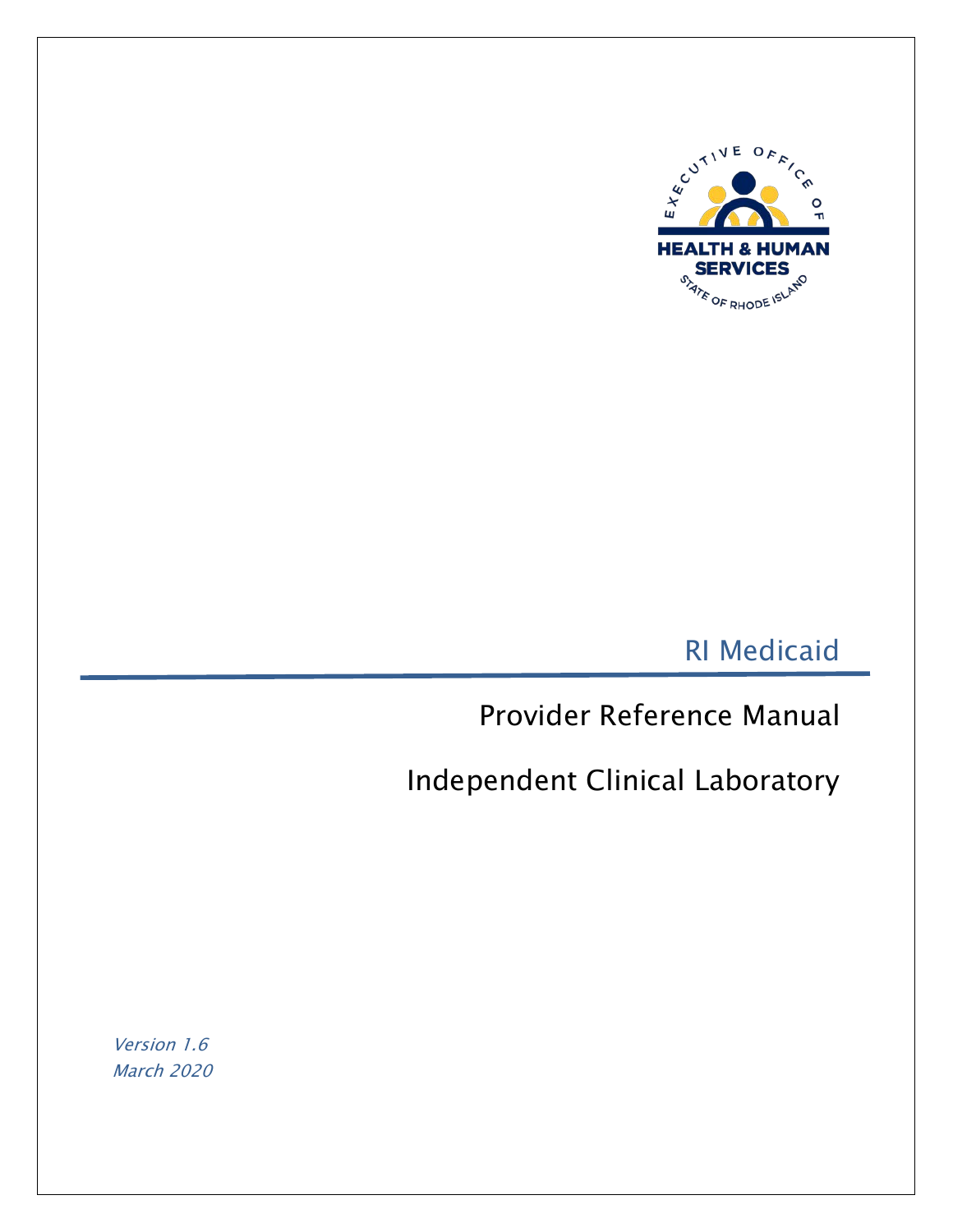# **Revision History**

| <b>Version</b> | Date           | <b>Reason for Revisions</b>                                      | Completed by                 |
|----------------|----------------|------------------------------------------------------------------|------------------------------|
| 1.0            | November, 2013 | New manual format                                                | <b>HP Provider Services</b>  |
| 1.1            | March, 2014    | Remove CMS 1500 Interactive<br>Instructions                      | <b>HP Provider Services</b>  |
| 1.2            | April, 2014    | <b>NPI Enhancement Project</b>                                   | <b>HP Provider Services</b>  |
| 1.3            | February, 2015 | Update information for Healthcare Portal                         | <b>HP Provider Services</b>  |
| 1.4            | November, 2015 | Hewlett Packard separation                                       | <b>HPE Provider Services</b> |
| 1.5            | January, 2016  | Remove information now contained in<br><b>General Guidelines</b> | <b>HPE Provider Services</b> |
| 1.6            | March 2020     | Update enrollment guidelines                                     | DXC Technology, Inc.         |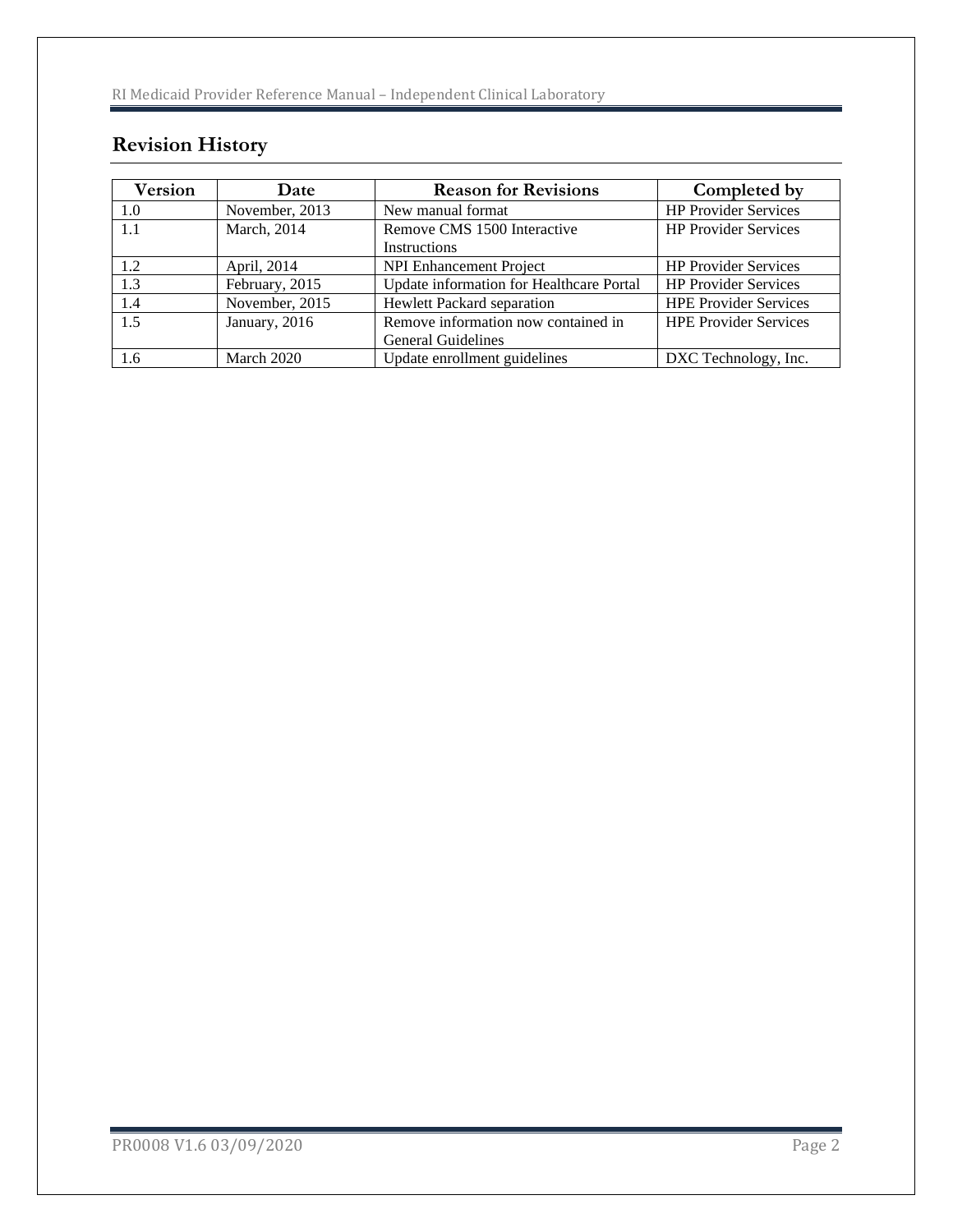# **Table of Contents**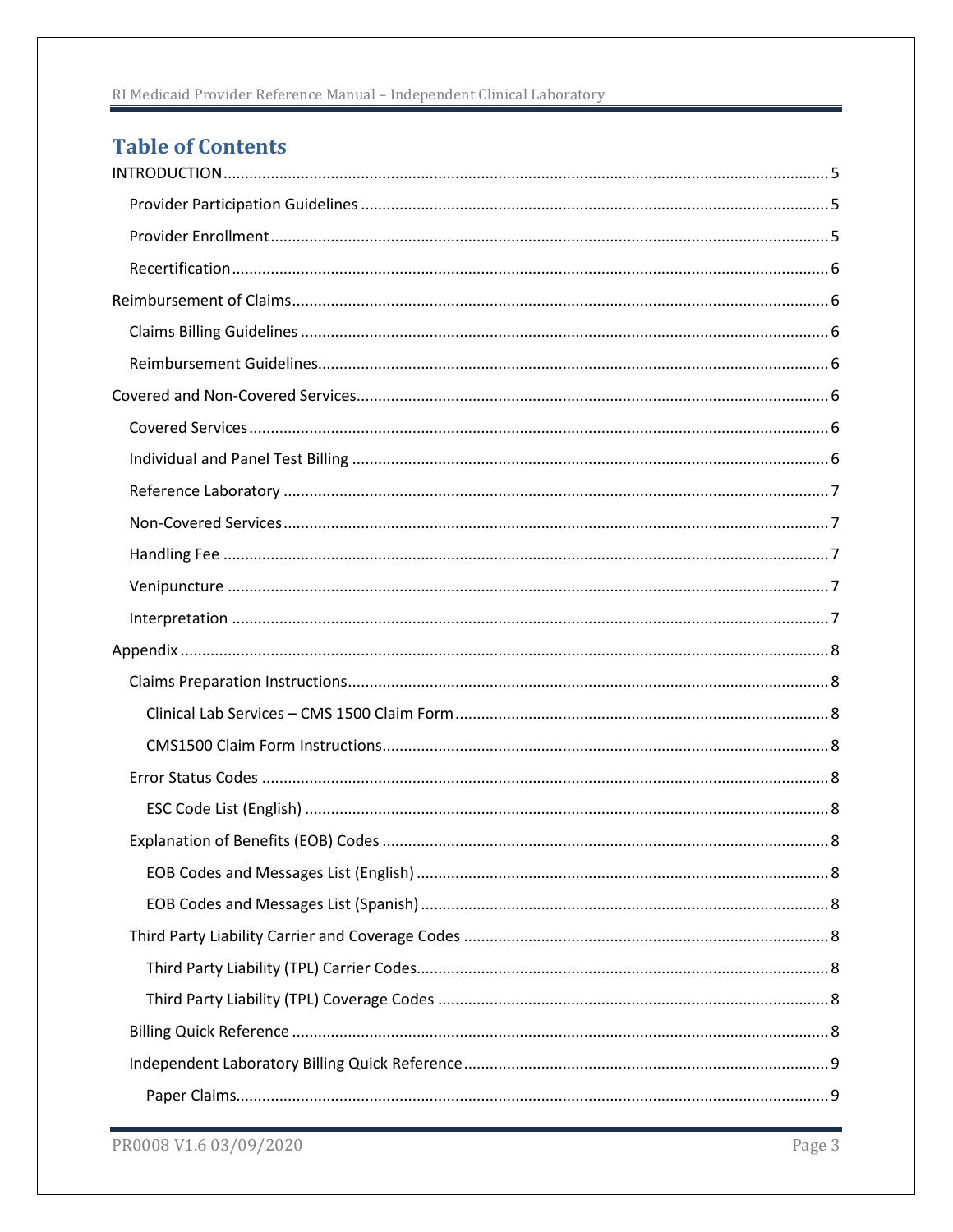#### RI Medicaid Provider Reference Manual - Independent Clinical Laboratory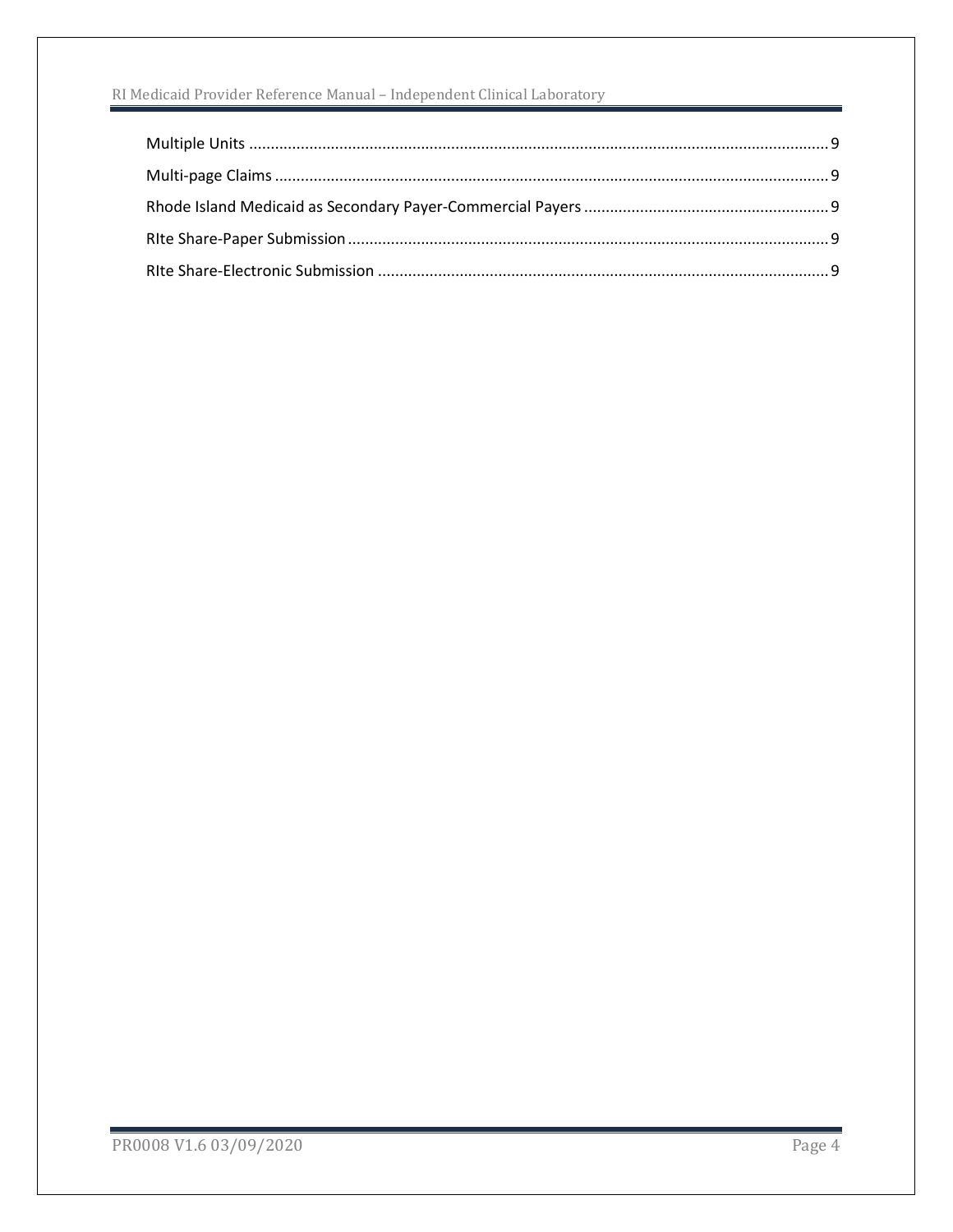## <span id="page-4-0"></span>**INTRODUCTION**

The Rhode Island Executive Office of Health and Human Services (EOHHS), in conjunction with DXC Technology (DXC), developed provider manuals for all RI Medicaid Providers The purpose of this guide is to assist Medicaid providers with Medicaid policy, coverage information and claim reimbursement for this program. General information is found in the [General Guidelines Reference Manual.](http://www.eohhs.ri.gov/Portals/0/Uploads/Documents/MA%20Providers/MA%20Reference%20Guides/General%20Guidelines/General_Guidelines.pdf) The DXC Customer Service Help Desk is also available to answer questions not covered in these manuals.

DXC Technology can be reached by calling:

- 1-401-784-8100 for local and long distance calls
- 1-800-964-6211 for in-state toll calls or border community calls

## <span id="page-4-1"></span>**Provider Participation Guidelines**

An independent clinical laboratory may be free-standing, operated by and within a hospital or physician's office if the laboratory otherwise meets the criteria of an independent clinical laboratory, is certified to participate in Medicare and is licensed to provide services in the State of Rhode Island. Also, to be reimbursed by the Medicaid Program, all providers performing laboratory tests must have a Clinical Laboratory Improvement Act (CLIA) certification or registration number issued by the Centers for Medicare and Medicaid (CMS).

To participate in the Medicaid Program, providers must enroll with RI Medicaid and received authorization before a claim can be submitted.

The public health laboratory in Rhode Island is a licensed provider of Medicaid Program services.

Any licensed provider may bill for laboratory procedures based on what their license permits under Rhode Island law.

For out-of-state clinical laboratories, because the samples are drawn in Rhode Island, RI Medicaid does not consider these lab services to be out-of-state.

### <span id="page-4-2"></span>**Provider Enrollment**

Providers who wish to enroll with RI Medicaid, should view the instructions in the [General Guidelines Reference Manual](http://www.eohhs.ri.gov/Portals/0/Uploads/Documents/MA%20Providers/MA%20Reference%20Guides/General%20Guidelines/General_Guidelines.pdf)

As a rule, RI Medicaid does not enroll out of state laboratories. The exceptions to this are noted in the **Provider Participation** section.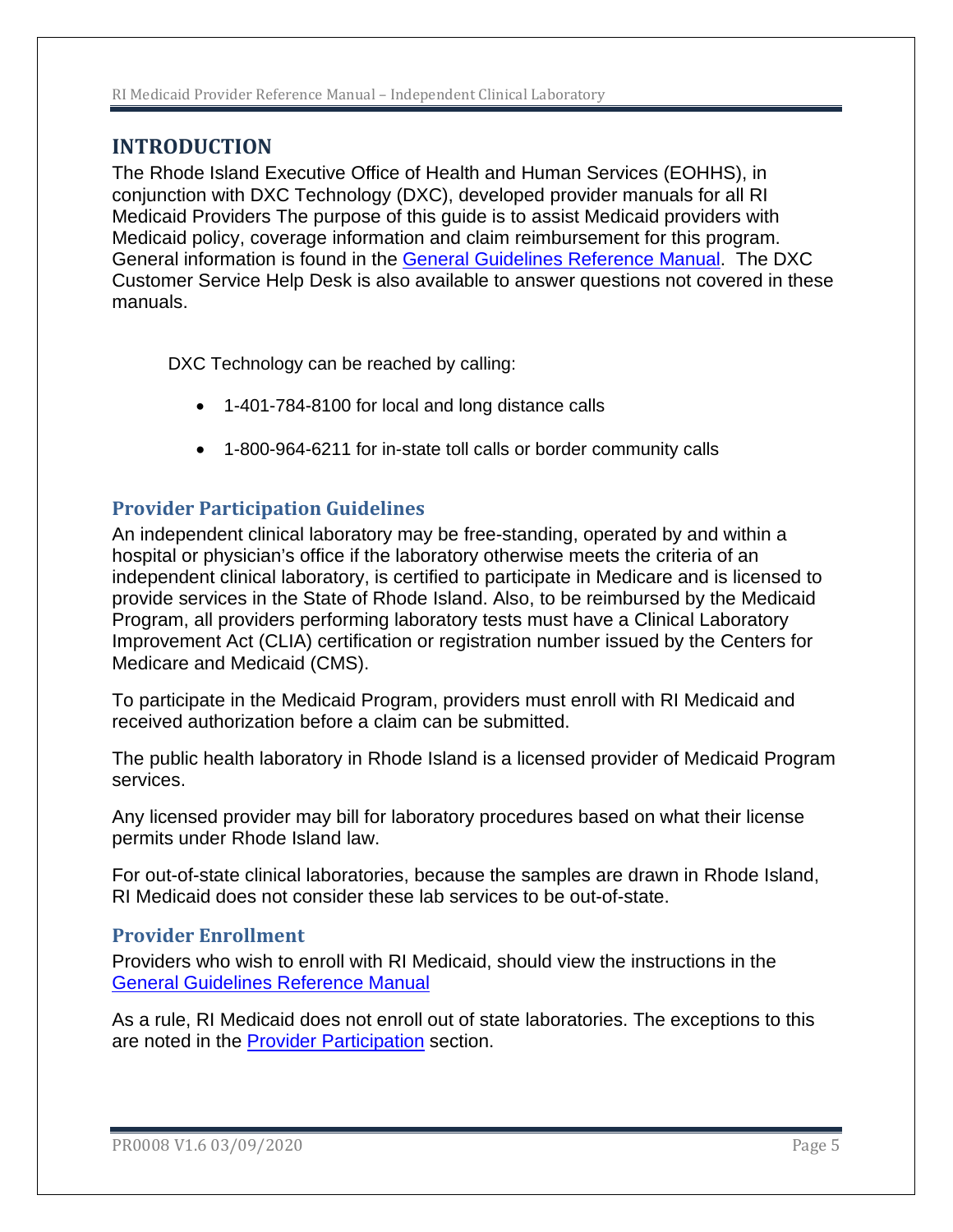### <span id="page-5-0"></span>**Recertification**

Clinical Laboratories are annually recertified by the RI Department of Health (DOH). The license expiration date for Clinical Laboratories is June 30. Providers obtain license renewal through DOH. Out of state providers must forward a copy of the renewal documentation to DXC Technology. DXC should receive this information as soon as possible to prevent suspension from the program.

## <span id="page-5-1"></span>**Reimbursement of Claims**

## <span id="page-5-2"></span>**Claims Billing Guidelines**

It is important that the proper diagnosis code(s) be indicated on the claim form when billing for laboratory services. Inconsistency between a billed test and the diagnosis for which it is performed may cause the claim to deny. Instructions for completing the CMS [1500 claim form](http://www.eohhs.ri.gov/ProvidersPartners/BillingampClaims/ClaimsProcessing.aspx) are located at [Claims Processing.](http://www.eohhs.ri.gov/ProvidersPartners/BillingampClaims/ClaimsProcessing.aspx.)

### <span id="page-5-3"></span>**Reimbursement Guidelines**

The reimbursement rates for Clinical Laboratories are listed in the Fee Schedule. Clinical Laboratories cannot, by law, be paid more than the amount allowed in the published fee schedule or the amount reimbursed by Medicare, whichever is less.

Providers must bill the Medicaid Program at the same usual and customary rate as charged to the general public and not at the published fee schedule rate. Rates discounted to specific groups (such as Senior Citizens) must be billed at the same discounted rate to the Medicaid Program. Payments to providers will not exceed the maximum reimbursement rate of the Medicaid Program.

## <span id="page-5-4"></span>**Covered and Non-Covered Services**

## <span id="page-5-5"></span>**Covered Services**

The Medicaid Program covers the clinical laboratory services listed on the fee schedule. This list is reviewed and updated periodically. New procedures are added and old procedures removed based on criteria determining the validity and medical necessity of each procedure.

## <span id="page-5-6"></span>**Individual and Panel Test Billing**

Clinical laboratories should bill lab tests individually when the rate for individual tests is less than the rate for billing an equivalent panel; however, if the rate for a panel is less than the rate for the individual tests billed separately, then a panel should be billed. In summary, when billing the usual and customary charge for a panel or the tests billed individually, always bill the procedure with the lower reimbursement rate.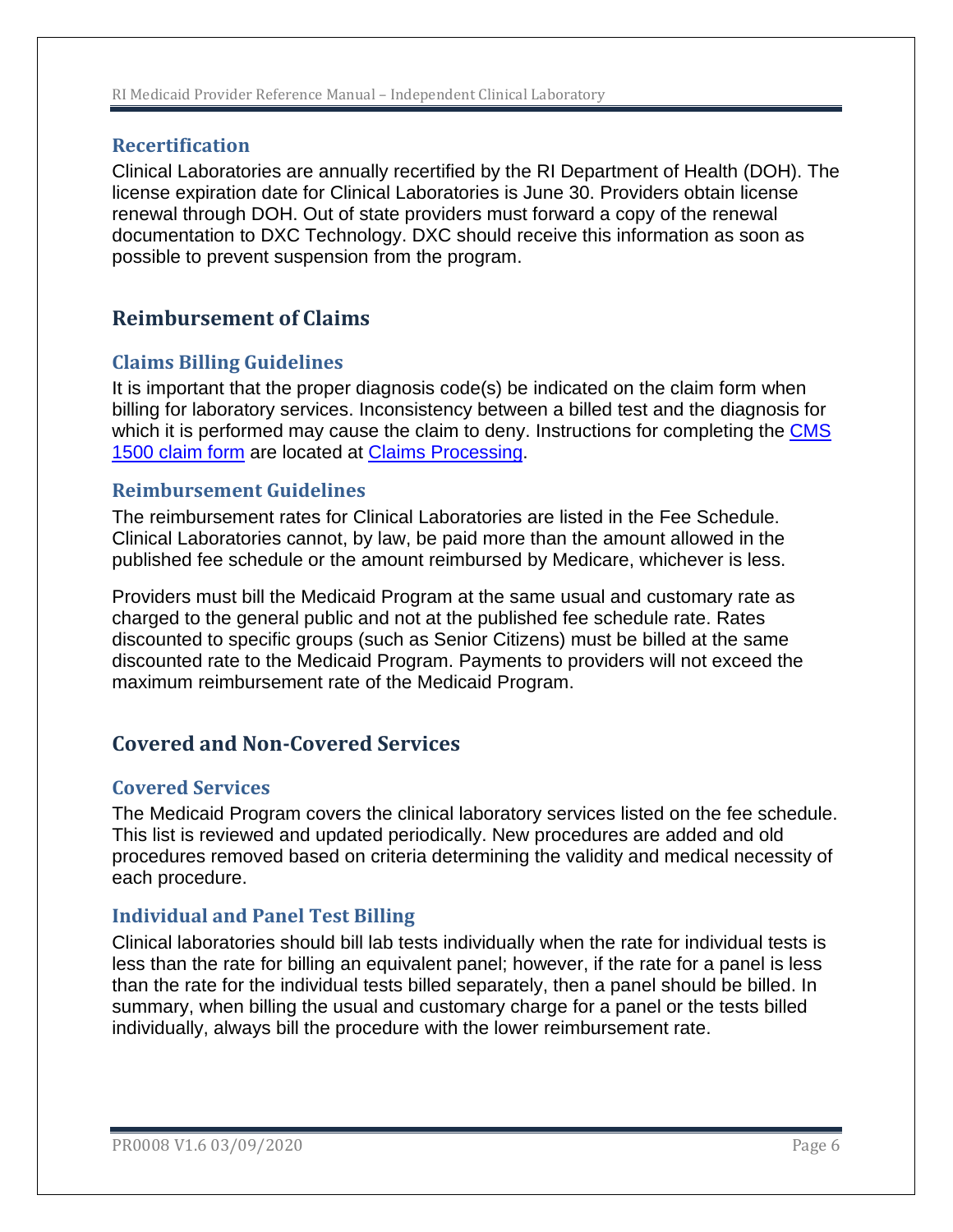#### RI Medicaid Provider Reference Manual – Independent Clinical Laboratory

#### <span id="page-6-0"></span>**Reference Laboratory**

The Medicaid Program will reimburse for testing performed within the laboratory billing for the service. Services are considered performed by the provider when either an employee, the individual provider, or reference laboratory performs the service. Payment is made to the billing laboratory and not the reference laboratory.

#### <span id="page-6-1"></span>**Non-Covered Services**

Generally, procedures not listed in the fee schedule are not covered services.

#### <span id="page-6-2"></span>**Handling Fee**

The Medicaid Program does not reimburse clinical laboratories separately for handling test samples. Handling fees are included in the reimbursement rate for the service billed.

#### <span id="page-6-3"></span>**Venipuncture**

The Medicaid Program does not reimburse clinical laboratories separately for venipuncture. This procedure is included in the reimbursement rate for the service billed.

#### <span id="page-6-4"></span>**Interpretation**

The interpretation (reading) of lab results can be billed by hospital providers only; therefore, clinical laboratories will not be reimbursed for services billed with a "26" modifier.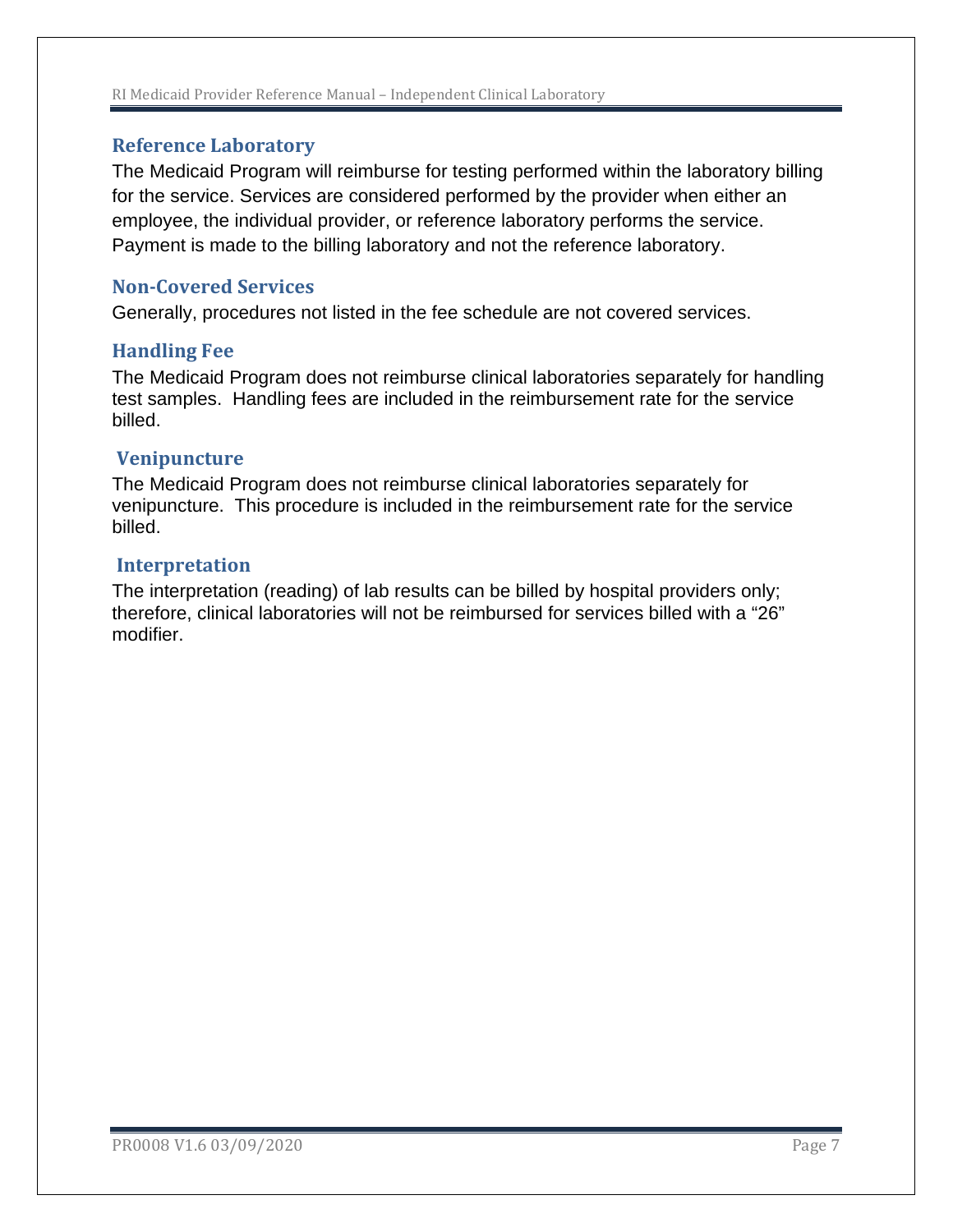RI Medicaid Provider Reference Manual – Independent Clinical Laboratory

## <span id="page-7-0"></span>**Appendix**

<span id="page-7-1"></span>**Claims Preparation Instructions**

<span id="page-7-2"></span>**[Clinical](http://www.eohhs.ri.gov/Portals/0/Uploads/Documents/cms1500_form.pdf) Lab Services – CMS 1500 Claim Form**

<span id="page-7-3"></span>**[CMS1500 Claim Form Instructions](http://www.eohhs.ri.gov/Portals/0/Uploads/Documents/cms1500_directions.pdf)**

<span id="page-7-4"></span>**Error Status Codes**

<span id="page-7-5"></span>**[ESC Code List \(English\)](http://www.eohhs.ri.gov/Portals/0/Uploads/Documents/esc_list.pdf)**

<span id="page-7-6"></span>**Explanation of Benefits (EOB) Codes**

<span id="page-7-7"></span>**[EOB Codes and Messages List \(English\)](http://www.eohhs.ri.gov/Portals/0/Uploads/Documents/eob_list_eng.pdf)**

<span id="page-7-8"></span>**[EOB Codes and Messages List \(Spanish\)](http://www.eohhs.ri.gov/ProvidersPartners/BillingampClaims/ClaimsProcessing/SpanishEOBListing.aspx)**

<span id="page-7-9"></span>**Third Party Liability Carrier and Coverage Codes**

<span id="page-7-10"></span>**[Third Party Liability \(TPL\) Carrier Codes](http://www.eohhs.ri.gov/Portals/0/Uploads/Documents/carrier_code.pdf)**

<span id="page-7-11"></span>**[Third Party Liability \(TPL\) Coverage Codes](http://www.eohhs.ri.gov/ProvidersPartners/BillingampClaims/ThirdPartyLiability/CoverageCodes.aspx)**

<span id="page-7-12"></span>**[Billing Quick Reference](#page-8-0)**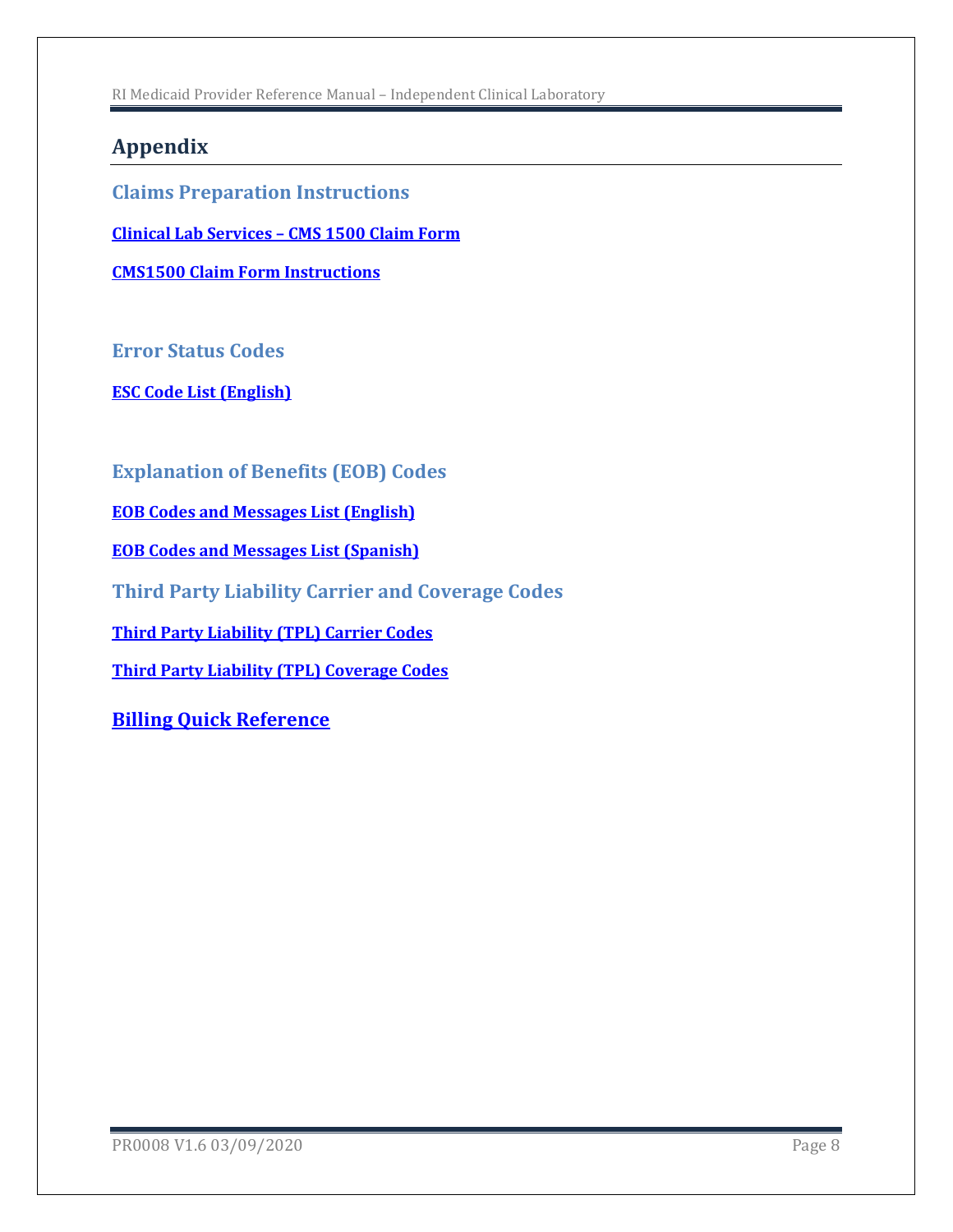## <span id="page-8-0"></span>**Independent Laboratory Billing Quick Reference**

#### <span id="page-8-1"></span>**Paper Claims**

Paper claims for laboratory services must be submitted using the CMS-1500 (version 02/12) claim form.

#### <span id="page-8-2"></span>**Multiple Units**

The total amount of units must be billed on one detail when billing for multiple units of a procedure code. Total units billed should not exceed the allowable daily units under Medicaid policy. *Note: some procedures are subject to Claim Check and National Correct Coding Initiative guidelines and edits. For a list of affected codes, please see the EOHHS website.*

#### <span id="page-8-3"></span>**Multi-page Claims**

Paper claims cannot be longer than 2 pages (12 details). If more than 12 details are needed, they must be submitted on separate claims. **If applicable, complete EOB copies from primary payers must be attached to each claim.** 

#### <span id="page-8-4"></span>**Rhode Island Medicaid as Secondary Payer-Commercial Payers**

When there is other insurance to consider, RI Medicaid will usually pay the difference between the total primary payment and the Medicaid allowable reimbursement. In most cases, you must send the primary EOB with your claim when submitting on paper. When billing electronically indicate yes to other insurance, enter Adjustment Codes, Group/Reason Codes and amounts…standard when billing RI Medicaid as the secondary payer. These codes should be entered as reported on the primary payers EOB. Secondary payment/non-payment is based on the total claim and is not calculated by procedure code. *Note: A denial on a primary EOB indicating non-compliance with policy are considered invalid and Medicaid will not consider the claim for payment.* 

#### <span id="page-8-5"></span>**RIte Share-Paper Submission**

RI Medicaid will usually pay the patient responsibility (coinsurance and/or deductible) portion of claims for recipients enrolled in the Rite Share program. These should be billed using procedure code X0701. The amount billed should equal the total of the coinsurance and deductible. The primary EOB indicating the amount(s) must be submitted with the claim. *Note: RI Medicaid no longer reimburses copays for Rite Share recipients. Providers are not allowed to collect the copays from recipients.*

#### <span id="page-8-6"></span>**RIte Share-Electronic Submission**

Patient Responsibility (coinsurance and/or deductible) should be submitted using the actual procedure code for the services performed. Indicate yes to other insurance and enter Adjustment Codes, Group/Reason Codes as reported on the primary payers EOB. The PR codes will indicate the amount of the coinsurance and/or deductible. *Note: RI Medicaid no longer*